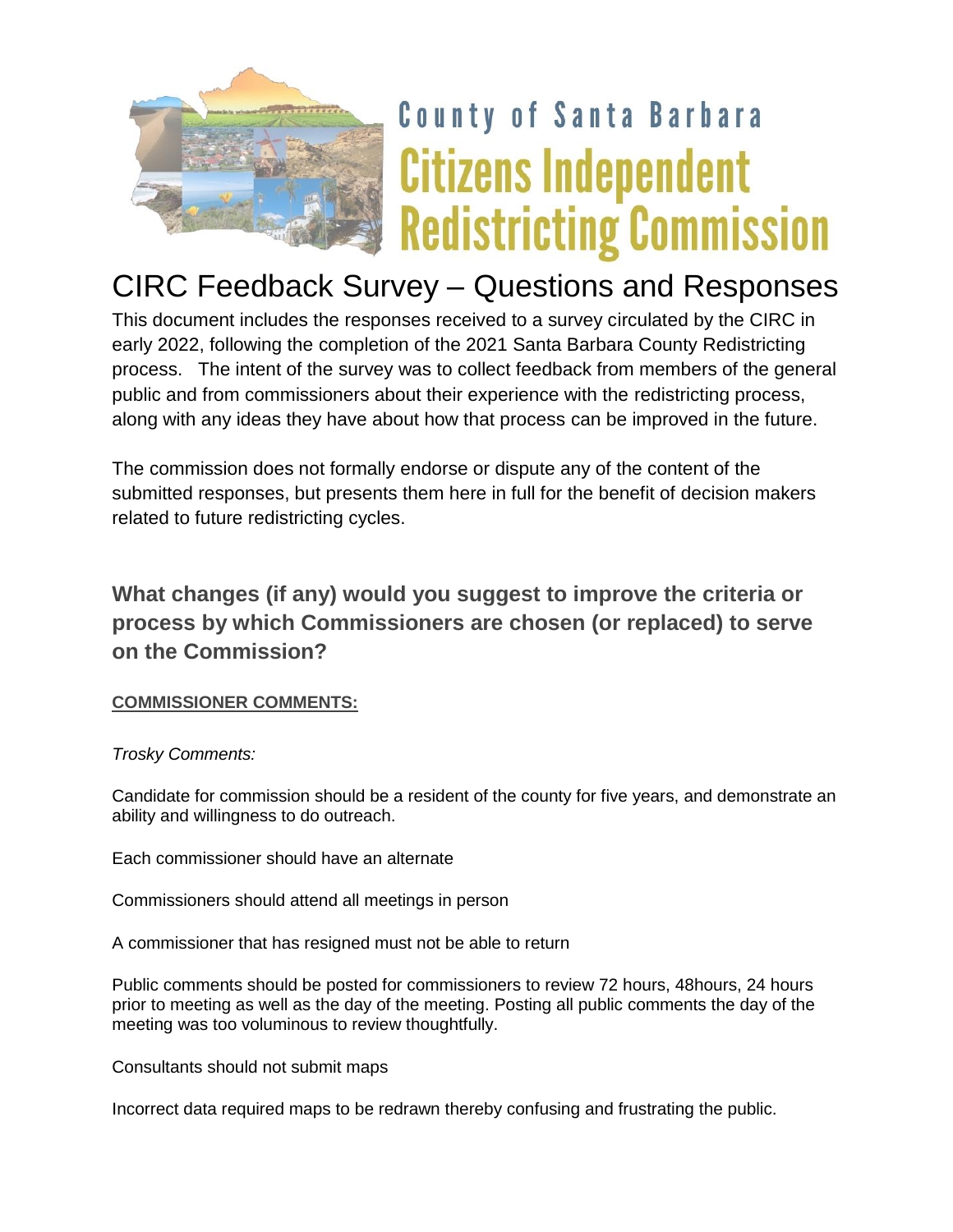Outreach: the marketing consultant should be local and more proactive. There were times when flyers were made available after the hearing occurred. The consultant was not able to supply commissioners with marketing materials.

Calipers mapping was never used by the public or commissioners

What worked well:

Public virtual attendance,

no politicians were involved and the commission had the final decision on adopting the map.

The chair gave public lots of opportunity to participate and comment

Varied meeting times

Engagement of the public

Shalice Tilton's outstanding support to the commission and the process. Her help was essential. She was accessible

#### What didn't work:

Group organization packing the meeting with members stating the identical message repeatedly Missing public comments in commissioner packets **Calipers** Consultant bias Redistricting messaging Simultaneous redistricting by multiple jurisdictions created public confusion. There needs to be a way to differentiate between state, county, schools, and cities redistricting

#### *Twibell Comments:*

Bylaws:

Article 2 - Section 5 Could each commissioner have permission to contact their Supervisor to e-blast the Redistricting website address and notice of upcoming meetings to their constituents?

Article 2-Section 11 A commissioner that has resigned shall not be considered for future vacancies

#### *Turley Comments:*

Clarify the role of the election official in selecting the pool. Should the pool be larger? Can recruitment of commissioners happen outside of the existing pool if there are not enough remaining candidates who reflect the makeup of the County?

Determine objective requirements for selection and make them clear to all applicants. Recruit commissioners earlier in the process and do not rush the selection of mapping tools, consultants and legal counsel.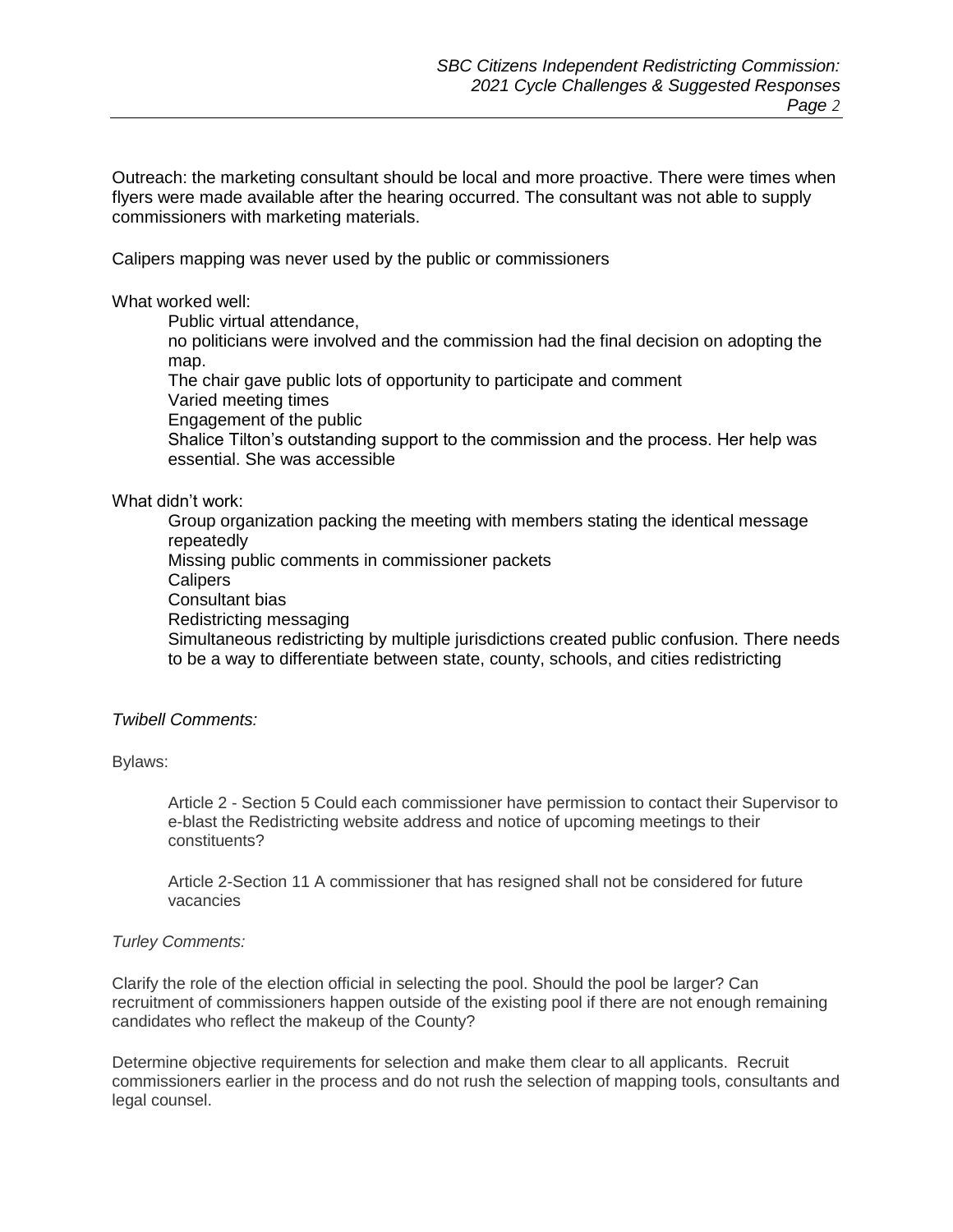California Elections/Ethics codes - are they too strict? For example, Dr. Murti wasn't comfortable promising she would never lecture on redistricting in the course of her work so it was recommended she step off the commission. This is apparently a common pitfall for commissioners, and it may be valuable to more clearly define what an example of a violation would be so that folks who are political science-adjacent educators aren't immediately disqualified from this work.

Who drafted the application? What would we recommend for changes?

#### *Bradley Comments:*

Recruitment of Potential Commissioners: Before the formation of the SBCIRC, mount an aggressive, high-profile recruitment campaign for potential members to obtain the largest and most diverse candidate pool possible. Ensure that potential applicants are well informed of the total time commitment and workload required, and advise them to think carefully about said commitment before applying.

Build a larger and more diverse applicant pool at the outset to ensure that there are sufficient numbers of candidates to select from at the beginning, and to backfill members who resign along the way. A good minimum number would be 100–150 applicants for all five districts.

To improve transparency, publicly post a grid of the starting applicant pool, showing basic qualification data (as represented on applications), and status (e.g., "Commissioner Candidate," "Commissioner selected at random YYYY/MM/DD," "Commissioner appointed YYYY/MM/DD,""Resigned YYYY/MM/DD," "Withdrawn YYYY/MM/DD," etc.).

#### *Morris Comments:*

Agree with the suggestion to increase the size of the pool (perhaps to 12 per district rather than nine, and perhaps to add some requirement that the demographics of each sub-pool (or at least the full pool) be more closely aligned to the required demographics outlined in the ordinance).

Voting official (or whoever is given responsibility for narrowing applicant base to the official pool of prospective commissioners needs to be given more specific guidelines to apply in their selection process. "Most qualified" allows for too much subjectivity.

Consider having the entire commission be selected by random draw (rather than just initial 5) - or by a special master or panel who can ensure that the demographics balance as much as is possible given the limits of applicants and the size of the commission.

Clarify that selection criteria which apply to commissioners (e.g. resident of county, registered voter, etc) do not apply to businesses contracted to provide services to the Commission (e.g. legal, demography, administrative, marketing/outreach). Perhaps add a statement of intent/preference for selecting vendors with an existing presence/operation in SBC, but clarify that the primary criteria to be used in selecting vendors include qualification, relevant experience, and price/budget.

Initial commissioner training - and public education- needs to clarify that the role of the commission is, ultimately, to determine the configurations of the final, approved maps. It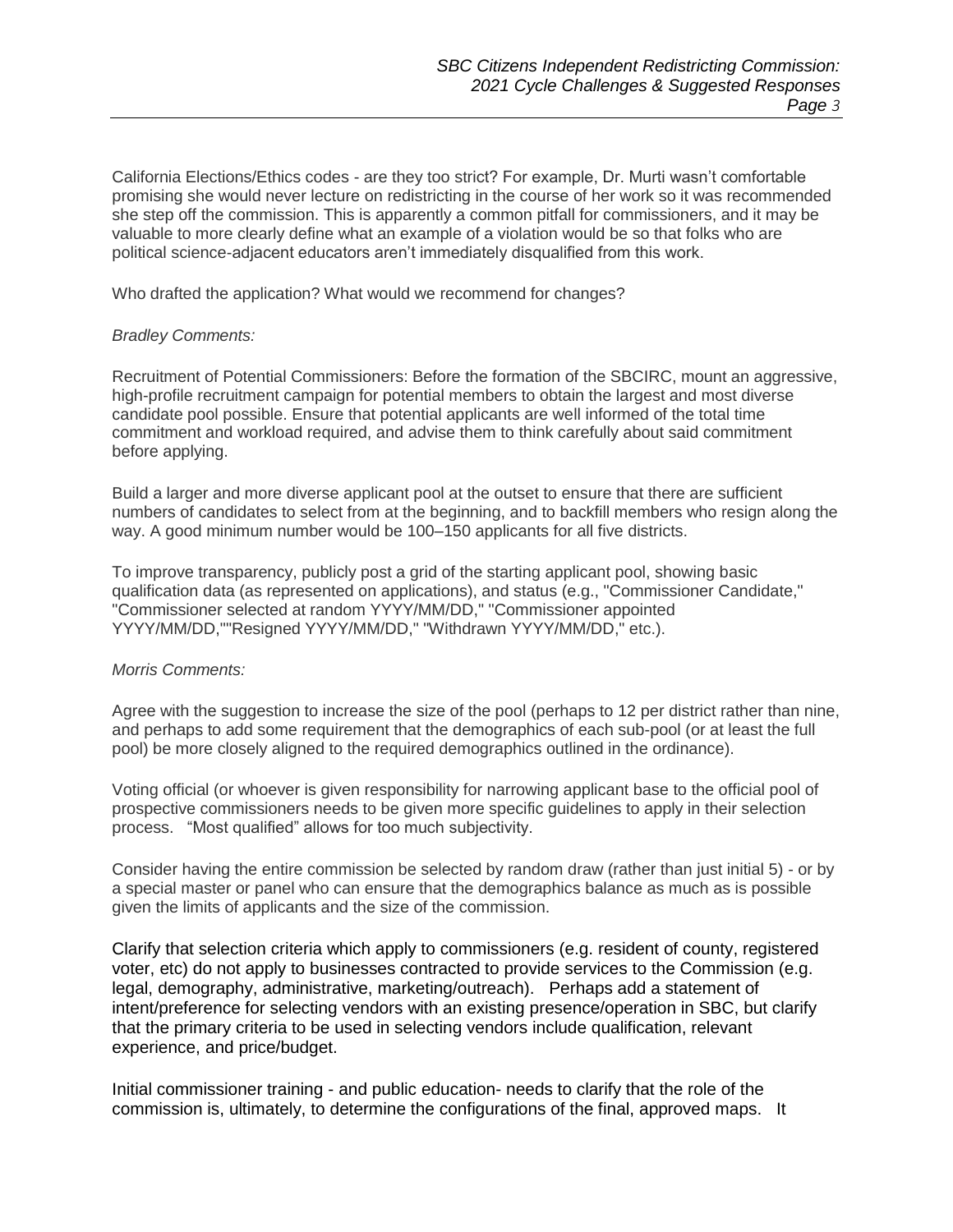should be clearly understood that, while the commission may/should solicit map proposals from as wide a population as possible, the commission itself ultimately has the charge to determine where the lines ultimately are placed. Commissioners are not (nor should be) limited to simply picking from the options submitted by the public or advocacy organizations. Instead, they should apply what they learn through public outreach, public testimony, etc. to select elements of maps such that the final maps represent the best possible compromise and the requirements of county, state, and federal law.

#### *Kaseff Comments:*

It would help if the Applicant Pool more closely aligned with the ethnic makeup of the County. The biggest complaint was the lack of Hispanic applicants, increase the outreach to those communities.

#### *Bray Comments:*

I appreciate the insightful comments from my fellow commissioners, and find I have little to add. I would like to reiterate, in particular, a few of their recommendations, as well as an additional comment regarding filling a vacancy.

Clarify the role of the election official in selecting the commissioner candidates. Qualifications should be made clear not only to potential candidates, but to the public, so there is complete transparency in this selection. I agree with Comm. Morris in that "most qualified" is neither specific or helpful, and allows too much subjectivity. I also agree with Comm. Bradley in that before the formation of the SBCIRC, the County should mount an aggressive, high-profile recruitment campaign to obtain the largest and most diverse candidate pool possible. Also, I think the number of candidates needs to be increased. I was never certain what drove the original number, but it became a problem as commissioners resigned, in one case passed away, in trying to find a diverse, qualified pool of candidates to fill the vacant positions. The lack of available remaining candidates limited the selection and diversity from which to choose. I also believe that once a person resigns from the commission, for whatever reason, that commissioner should not be eligible for consideration to fill a vacancy.

While the commission's work and selection process are supposed to be non-partisan, I felt this was not the case when selecting a new candidate for a vacant position. According to the ordinance, the replacement commissioner should be selected to maintain the balance of district representation and political affiliation that existed prior to the vacancy. While I understand the intent was to keep commission membership as proportional as possible to the percentage of voters who are registered with each political party in the County, I thought it limited the choices we had in not being able to select the most qualified candidate, but rather the candidate who had the correct party affiliation.

Finally, I was particularly impressed and pleased with the public participation. I found it extremely helpful in informing and educating the commissioners in a vast arena of topics and concerns.

*Rios Comments:*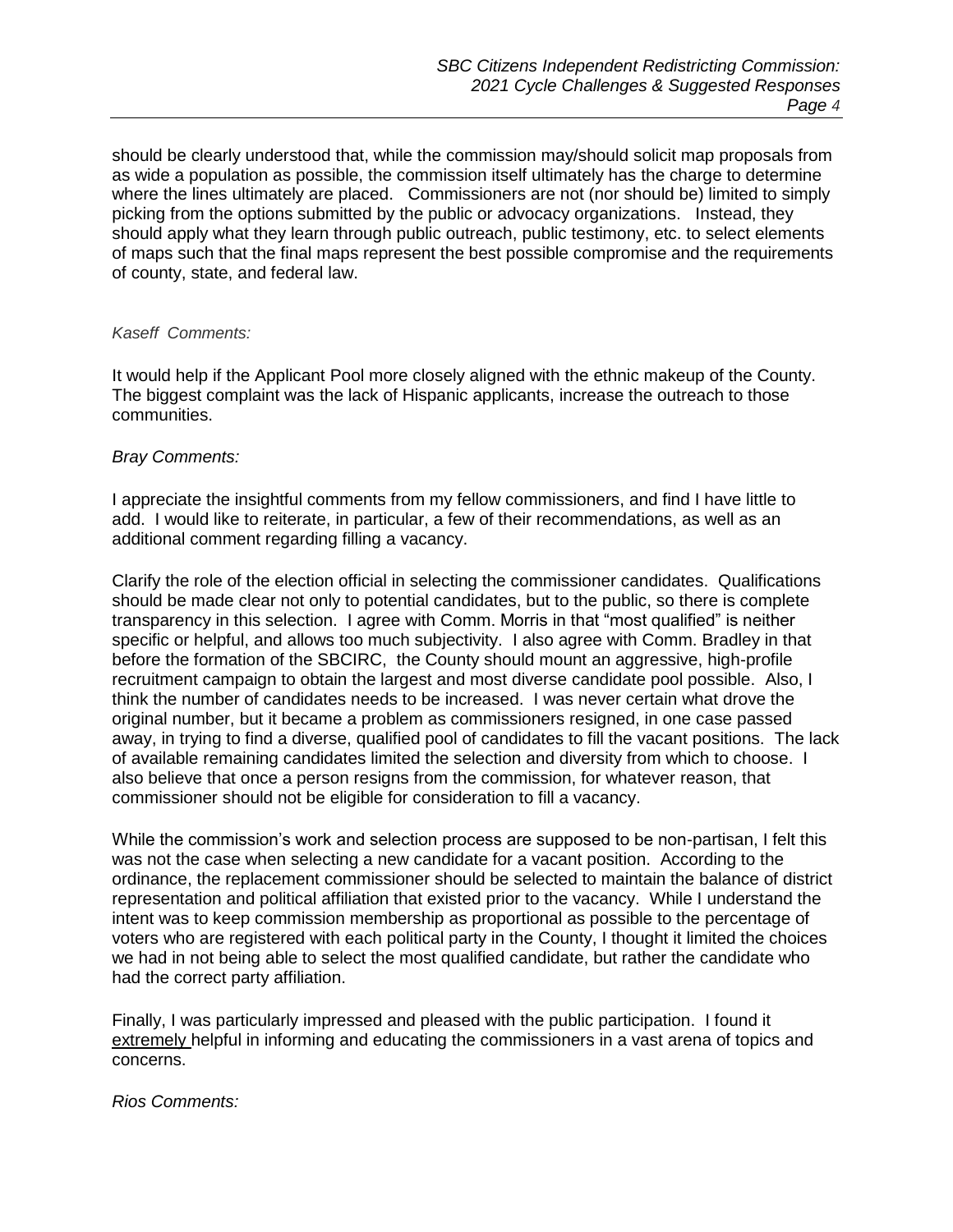I am thankful for public comment, it allowed me to reflection about the process before, during and after.

I would like to look at the application and ask ourselves what we want to know about our candidates. I would increase promotion about the need for commissioners to allow for more diverse candidates. The great need for translation informed how diverse our communities are. I would also be interested in exploring in more depth who gets to select the pool and how the "most" eligible candidates are selected for the pool. All applicant applications should be made public (not sure if they were). I think the pool needed to be more diverse and reflective of our county population in accordance with the Voting Rights Act.

Be clear on the role of commission, provide more explicit information on how their role is to take what they learned from community feedback and the data.

Additionally, I think outreach is hard but I want to continue to see how we can reach our most marginalized and diverse communities in the county.

#### STAFF COMMENTS

#### *Ordin Comments:*

**Creation of the Commission Section. 2-10.9A.040** Consider whether the requirement that no Commissioners or immediate family members may have expended \$500.00 in support of a candidate or been a volunteer staff member in a campaign for eight years preceding the appointment is too restrictive and may exclude otherwise qualified and engaged Santa Barbara citizens. Similarly, the requirement that a Commissioner may not accept any appointments to any County office, board, or commission for four years after appointment may be overly restrictive. And, as already mentioned by one Commissioner, the requirement to continue financial reporting until a new Commission is appointed should be eliminated.

As many have already commented, the county elections official should be required to choose a larger pool of most qualified applicants and the language of Ordinance should explicitly require the county elections official to ensure that the "most Qualified" pool will reflect the county's diversity, including racial, ethnic, geographic, age, and gender diversity.

**Initial Appointments and Appointments upon Vacancy.** The current Ordinance requires that appointees be chosen to ensure both the county's diversity and proportional representation of each political party. The Ordinance currently gives inadequate guidance as to whether diversity or proportional partisan representation has primacy, if a decision has to be made between the two. The Ordinance should be explicit as to whether one value has primacy over the other, or if no one value is intended to have primacy, the Ordinance ought to say that as well.

**Operating Rules of the Commission. Section 2-10.9A.050** The requirements for retention of consultants should be set out separately in the Ordinance rather than mimicking the requirements for Commissioners. At a minimum, the requirements that the consultants be residents and voters of the County should be eliminated. In order to ensure transparency of the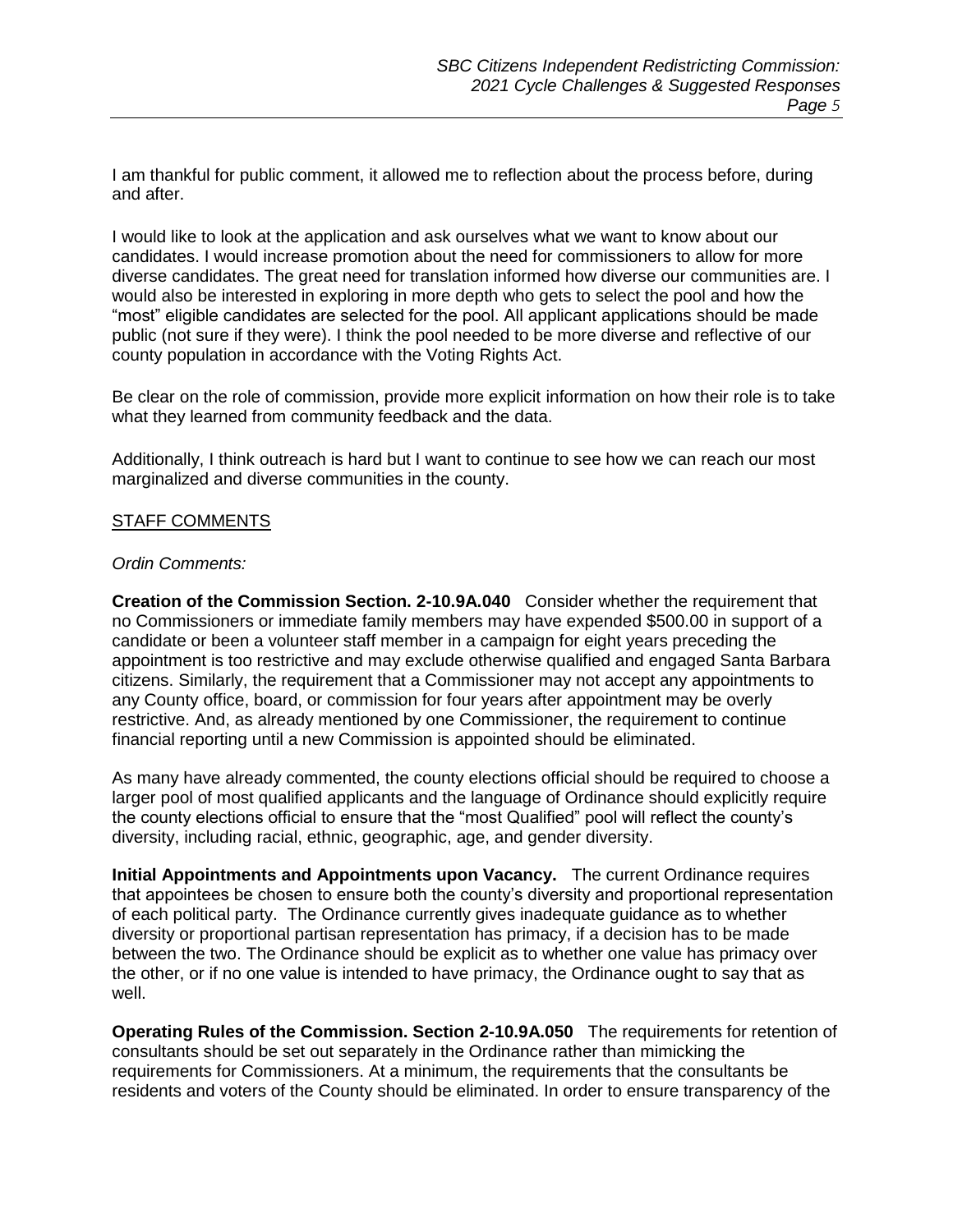political preferences of the consultants, consider requiring disclosure of partisan candidate contributions over \$500.00 statewide, in addition to any prohibitions on contributions to candidates or Committees in Santa Barbara.

Finally, the Ordinance should include a modest *per diem*, including mileage and travel expenses, for the Commissioners, which would emphasize the serious commitment made by the Commissioners and appropriately recognize their investment of time and energy in meeting with the public and performing their public duties.

#### **PUBLIC COMMENTS:**

### **Transparency**

Commissioners should not make last minute changes to the maps

Better public outreach beforehand to more diverse areas.

Choose people without extreme views or a history of involvement in political parties.

Clear up discrepancy between replacements by party or race

Full of admiration for work ethic of Commission and especially your work during the last month. Results seemed fair and not gerrymandered. Really proud of your work & fact our County used this process to redraw supervisor district boundaries.

There was in my opinion, an apparent openness to citizen opinions and comments.

More transparency

Thanks for making this process open and fairly done.

## **Nonpartisanship**

It appeared to be politically biased

Lobbyists should not have been appointed. I have known Mr. Bray for almost 40 years as he has been an employee of several oil companies that operate near my residence. I did see during one meeting that Supervisor Nelson had attempted to speak. At no time should a decision-maker be involved during the public input period. Certain groups were allowed to threaten law suits and then they were given closed sessions.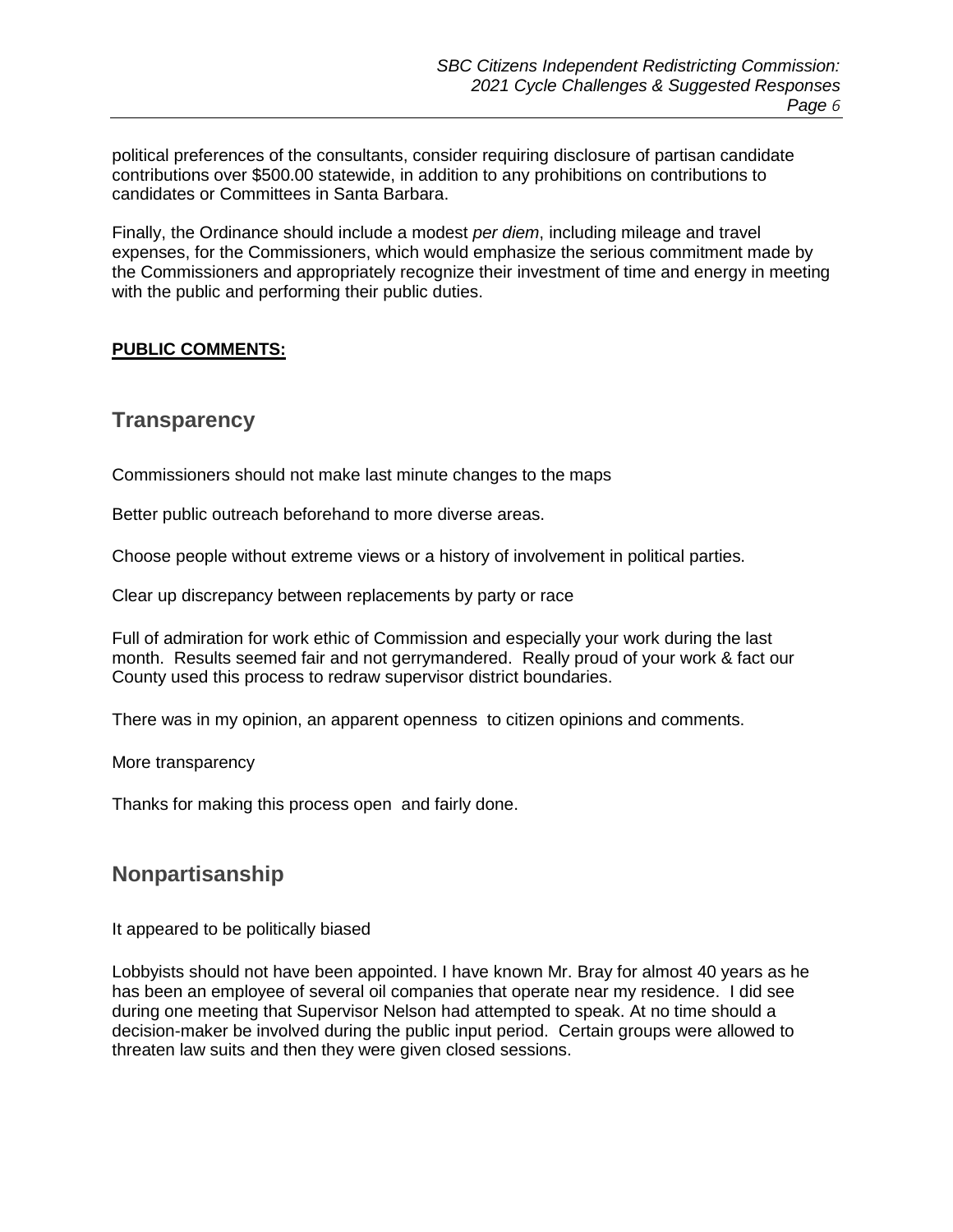The Commissioners were too biased. Some were listening to their "advisors" on zoom as they were answering questions. Boundaries were obviously being driven by politics so the commissioners' party could hold their district.

Decisions were made by non-politicians whose sole goal is to get reelected.

Hearing and respecting citizen's concerns on the district maps and for Cheryl Trosky keeping the commissioners honest and keeping it truly a citizens' commission, not a supervisor wish list.

The particular company has a reputation of favoring conservative voters. As they say, it's all in the perception. If a company is perceived as biased even before the process begins, it is almost impossible to earn the trust of the participants. After the process ended, there was quite a bit of information about behind the scenes operations which went on even before the formal process began. I never questioned the process when the supervisors did re-districting. But having a company come in from the outside and start every meeting focusing on what the Republicans have been after for decades created an insurmountable blockade to 'communities of interest'. That phase became meaningless as the process continued.

Get Commissioners who are unbiased or at least try to hide their bias. It was insulting to the intelligence of the public.

The commission should be equally represented by BOTH political parties.

It was a fairly objective commission for the most part. They listened to the people.

In my opinion the board was unequal, as there was a more liberal representative mix.

Have partisan attorneys advising a non-attorney Commission was unwise and should not be repeated in future redistricting.

Stop the domination of special interest groups (CAUSE, chamber of commerce, etc.) in this process. In fact there was violations per the statute was written as to too much involvement of political special interest groups dominating the commissioners and taking away from the general publics common sense and truth approach to the redistricting.

## **Commissioner Appointment/Replacement:**

It should not be allowed that if a person quits and leaves the commission that they are allowed to come back again.

it was way too white and way too old. We need it to be linguistically, socio-economically diverse.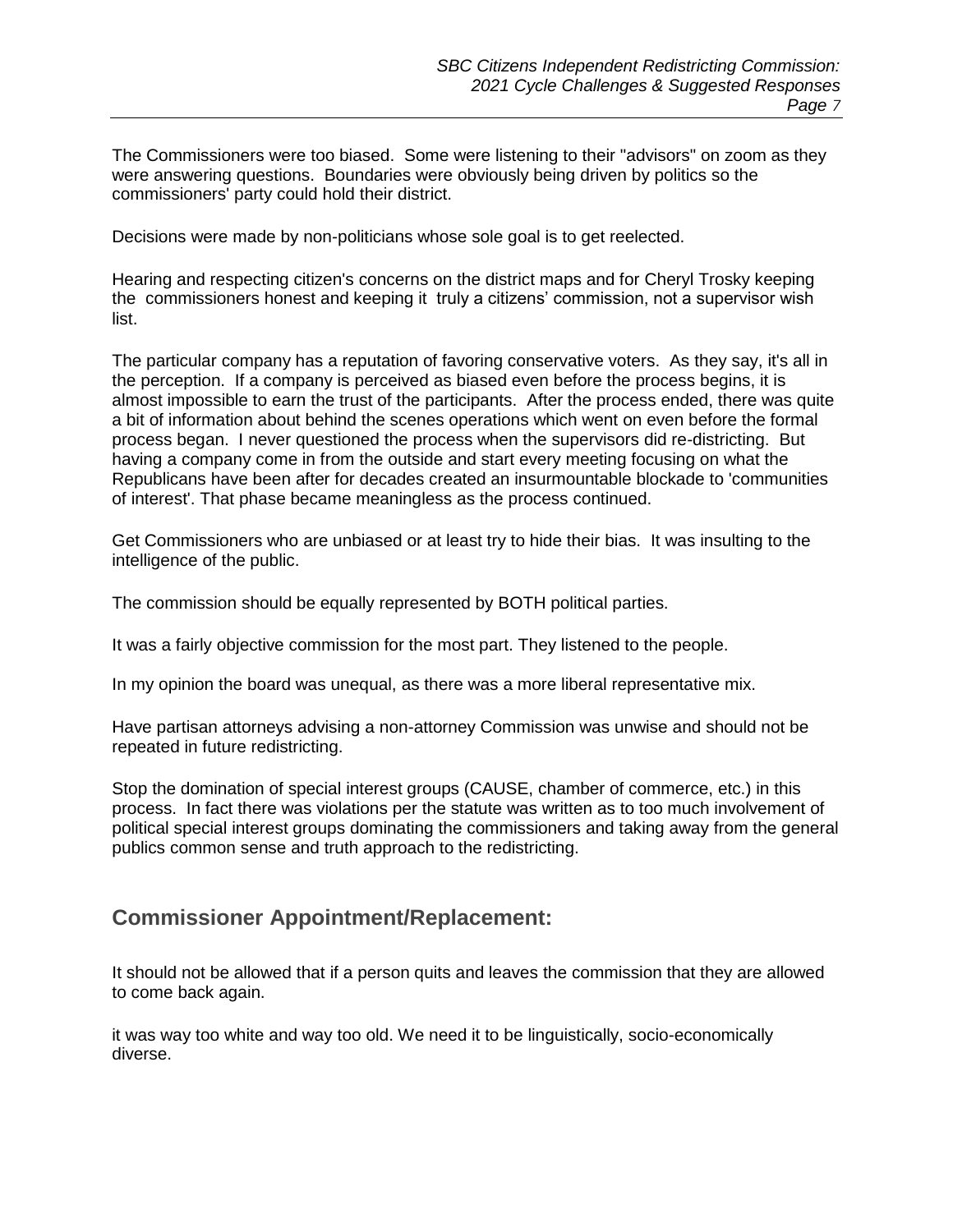Make the criteria and every step of the selection process public. The non-male non-white applicants I knew of were removed from the list without explanation, which was very concerning.

More transparency about the selection of final pool of candidates. Interviewing all interested candidates to select the final 11, and not choosing any randomly. Adding an interview question about commitment to the commission as well as including ethics and conflict of interest information up front, in the application.

Not sure how to change selection process directed by County Clerk Recorder, which resulted in the initial gender and ethnic imbalance of Commission membership. Needs to be addressed & improved so initial work is not slowed. May involve amending that initial procedure to be more directive about gender and ethnic balance.

The commissioners need to better reflect the diversity of Santa Barbara County. The commission was top heavy with upper middle class white privileged individuals.

There need to be more approved applicants, and the approval process needs to include diversity in its criteria. Also, it might be a good idea to appoint alternates who are available to step in if there are (inevitable) resignations.

These commissioners seemed dedicated and responsible to their duties. The Cuyama Valley did not have a commissioner chosen from applicants, nor were any of the commissioners familiar with the area. It was not until we reached out that we were recognized. Make certain in the future that all areas are served with at least one commissioner who knows the less populated areas.

Expand the pool and keep the pool open for new candidates.

Have the commission reflect the committee

Aside from having a MUCH MORE DIVERSE pool of candidates/applicants, it's critical to have a diverse pool of backup Commissioners - several people cycled off of the Commission, which was concerning from an outsider's perspective (I wasn't sure about the training/catch-up offered to new Commissioners).

It's about the people on the commission, make the draws from a lottery

Less turnover of commissioners. But I think 2030 will be better simply because it won't be the first time the county has an independent redistricting commission.

The initial pool of applicants needed to be much larger - so provide more outreach and/or be less restrictive? Have a MUCH more transparent process in selecting the commissioners at each step.

The selection process was compromised by the first selection (from a hat) of the initial 5 members. Racial/gender/political party equity could never be achieved after this uneven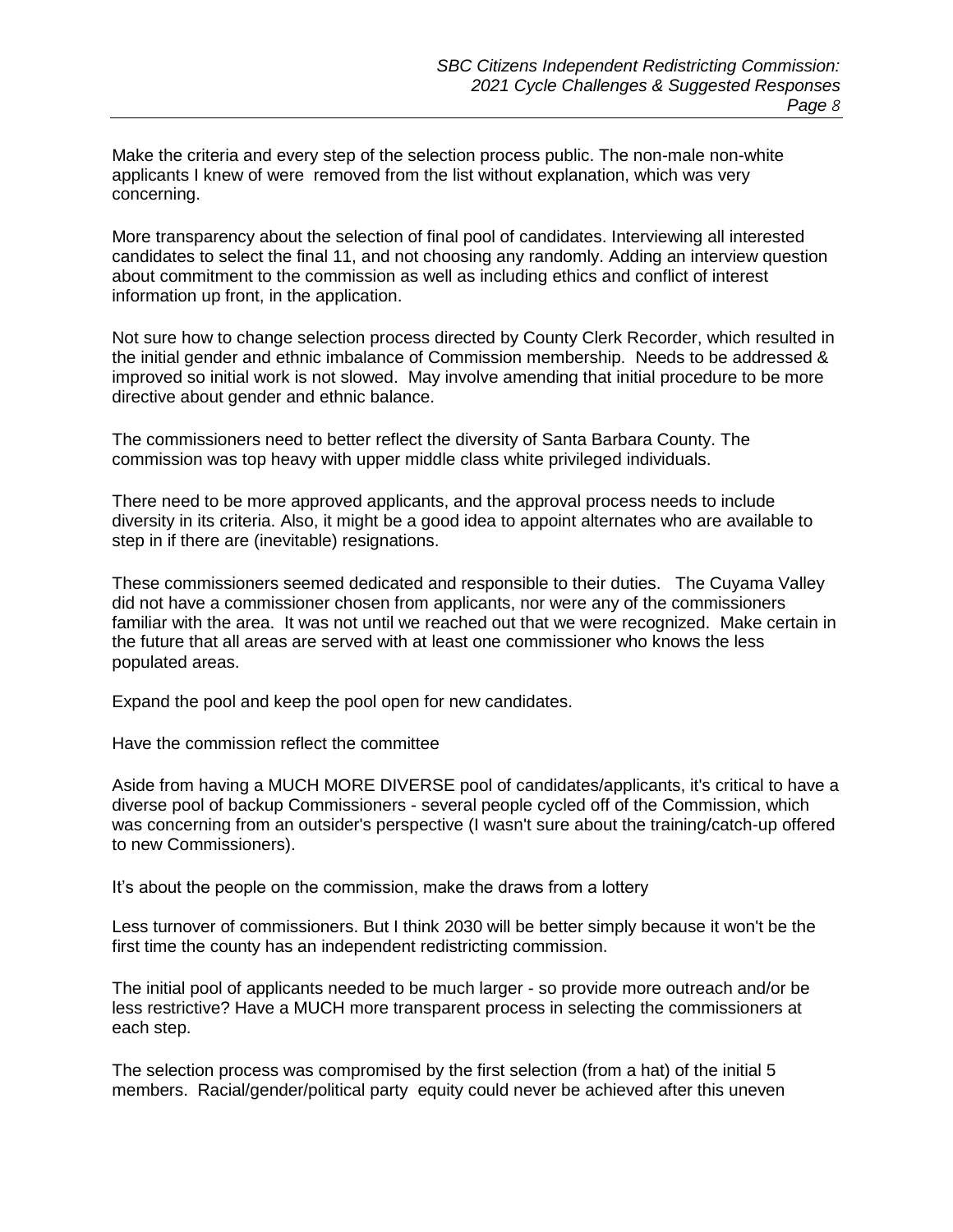start. The ratio of registered Democrats to registered Republicans (with independents voting) in this county is close to 2:1. That was never reflected in the panel selection.

There needs to be a "written process" detailing the entire process -- a "Yellow Brick Road" so to speak!

When there was an unexpected open seat, the commission went back and asked the person who had quit the commission to return rather than take a new candidate. That was flat out wrong!

## **Procedure**

#### **COMMISSIONER COMMENTS:**

#### McClintock Comments

The choice of decision support tools (DistrictR and Maptitude) was made entirely by NDC, without input from the Commission or, for that matter, the public. While this may have been necessary given the constraints imposed by time and money, this process should be more transparent and inclusive. Ideally, one would start the process of choosing a decision support tool very well in advance - even 2 years before the tool is needed - with a budget large enough to build a bespoke tool. This has been done in many spatial planning processes and we shouldn't have to rely on off-the-shelf tools that are inadequate for our purposes. (A good example of a feature that was badly needed included a means by which one could add and update a clear narrative associated with a plan. Or, a means to track the lineage of a plan.) There are dozens of features that we could have used and that would have saved us hours of meeting time had we simply had these at our disposal.

I would like to see more use of the districting tools by commissioners and the general public *in advance of receiving the new census data*. If commissioners are selected earlier, and the tools are chosen and implemented earlier, public workshops should be held where each commissioner (and interested members of the public) can use the tools. That way, when the census data arrive, we can hit the ground running.

#### *Bradley Comments*

#### Procedure: Public Information

Publicly post condensed redistricting rules and VRA requirements: During this redistricting cycle, many members of the public did not fully understand (or disregarded) the basic rules of redistricting derived from the State and federal constitutions, and from the VRA. Public comments frequently revealed ignorance of legal requirements, such as demands for drawing district lines to exclude 'undesirables' and/or to create districts where residents vote the same way, etc. It might help reduce these sorts of false expectations if information and examples were located more prominently on the SPCIRC website, including hypothetical scenarios (such as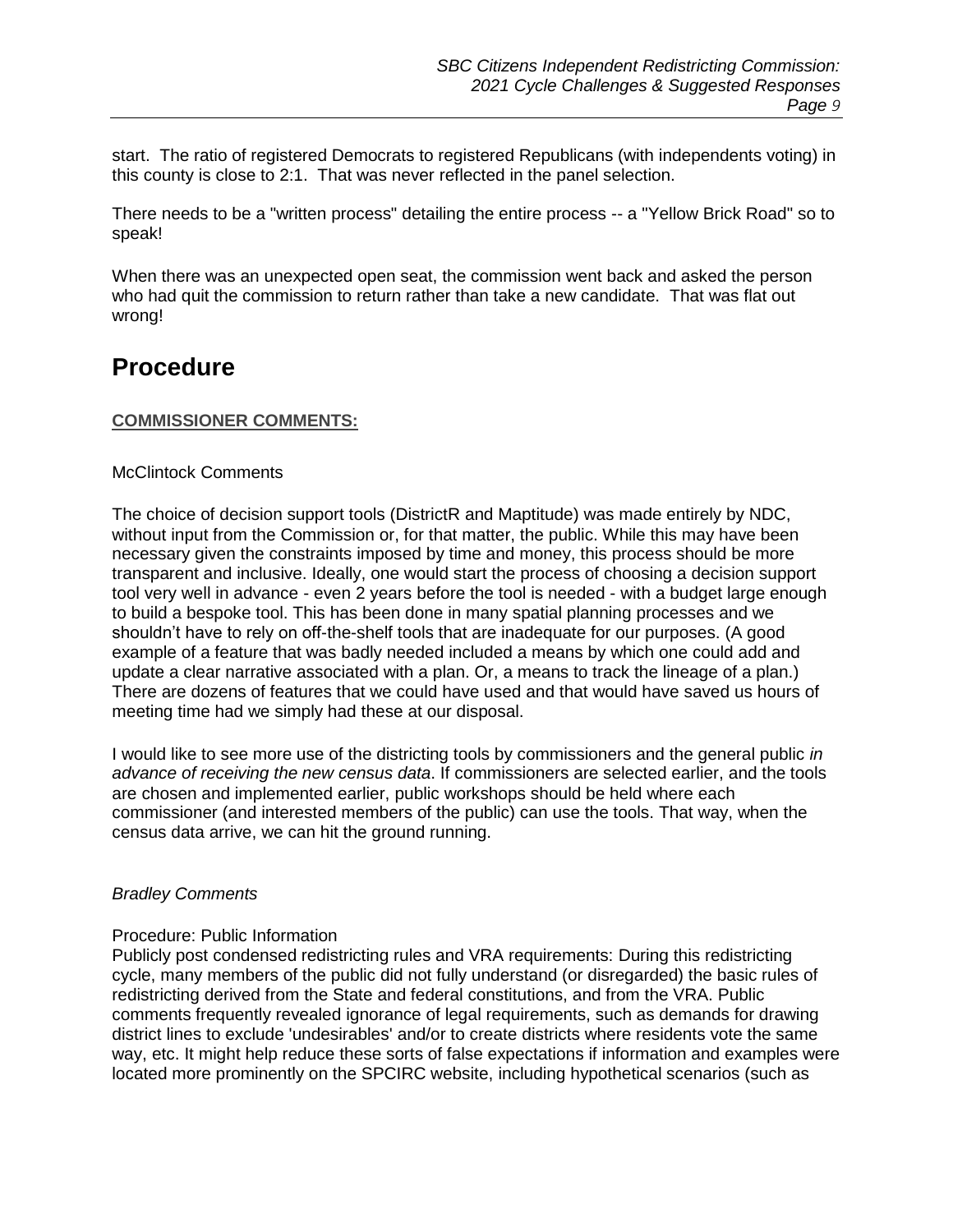drawing to exclude populations) so that the public better understands the legal process, and tying these scenarios to specific constitutional and VRA violations.

Procedure: Meetings

Order of agenda: For agenda items where more public input is anticipated, and/or items with input from out-of-area experts connecting from other time zones, agendize these items earlier in the meeting.

NOTE: This was often done, but sometimes it was overlooked, which required public participants and experts to wait until late hours to give their input, especially during meetings that ran long and late.

Procedure: Ad Hoc Committee Appointees

Expansion of ad hoc committees to include other applicant pool members: Expand some ad hoc committees to include candidates from the applicant pool who are not otherwise seated as commissioners. This will serve as a 'force multiplier' for more laborious tasks, expand the scope, diversity and capabilities of ad hoc committees, and give candidates the opportunity to work with commissioners, both to determine whether they, in fact, still want to serve on the SBCIRC as a prospective replacement, and to give seated commissioners an opportunity to see which candidates would make the most effective replacements.

#### **PUBLIC COMMENTS**

#### **Meetings and Public Comment Process:**

**Public Comment process was…**

4% very difficult 27% somewhat difficult 8% no opinion 38% somewhat easy 23% very easy

In general, it was pretty easy, but the timing was difficult to follow at times.

It really depended -- if it was a popular night, it was EXTREMELY difficult (we all know about the hours-long meetings), but was balanced by the nights where it was no wait to do so

It was so hard to time well with the agenda. I never knew how long the meetings would last and when I would have a chance to give public comment (in person or virtually).

It was well organized, both in person and virtually. The mask mandate made it difficult when speaking in person but the desire to be heard was greater than the temporary discomfort.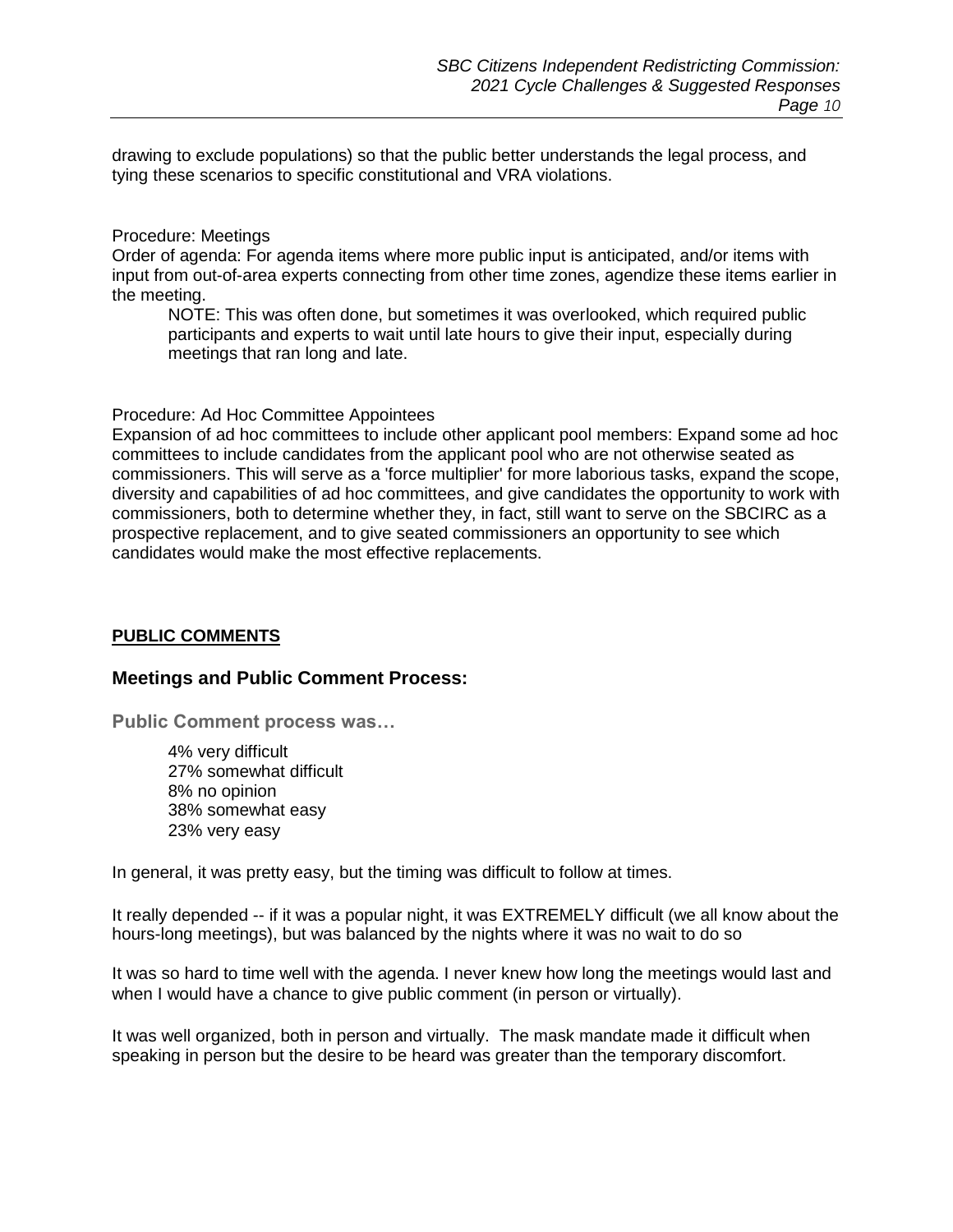Meeting in Solvang, I presented a short paper and gave my verbal communication objecting to Santa Ynez Valley being 'hooked' to Isla Vista Students. Giving comments was pretty easy.

Once I signed up to speak (via Zoom) and never was called. There was no indication or feedback that my request to speak was not received.

Presentation was fairly easy.

Public comment goes no where.......they listen but don't hear

Sometimes meetings went longer than expected; a meeting was declared over, yet my name was called 10 minutes later, according to a peer who stayed tuned and let me know.

The amount of time allowed for individual speakers at certain hearings was extremely short considering the complexity of the issues involved. At least once my previously submitted written comments were not included in the packet of public comments despite being submitted well in advance of the deadline.

The big concern was whether Commissioners got written public comment in advance of meetings.

The only problem I had was waiting an extended period of time to submit my comments.

There were some very long meetings, and waiting for my turn to make public comment was challenging at some points. Having to adjust public comment time (1/2/3 minutes) after writing and rehearsing what I planned to say was also a bit unnerving.

We were not allowed sufficient opportunity to correct latino numbers in maps submission

Written comments were easy once I had the correct email to send the comments. Public speaking virtually was at first difficult. I recognized the procedure after attending two virtual meetings. Internet bandwidth in Cuyama is slow which made long meetings a challenge and sometimes unavailable.

Comments were heard and acknowledged by the committee.

Ease of participation

I appreciated being able to attend virtually!

It was good to be able to give public feedback

Public input process was open and welcomed.

The ability to allow individual citizens to participate. The comments were listened to.

The ability to give public comment in a variety of ways.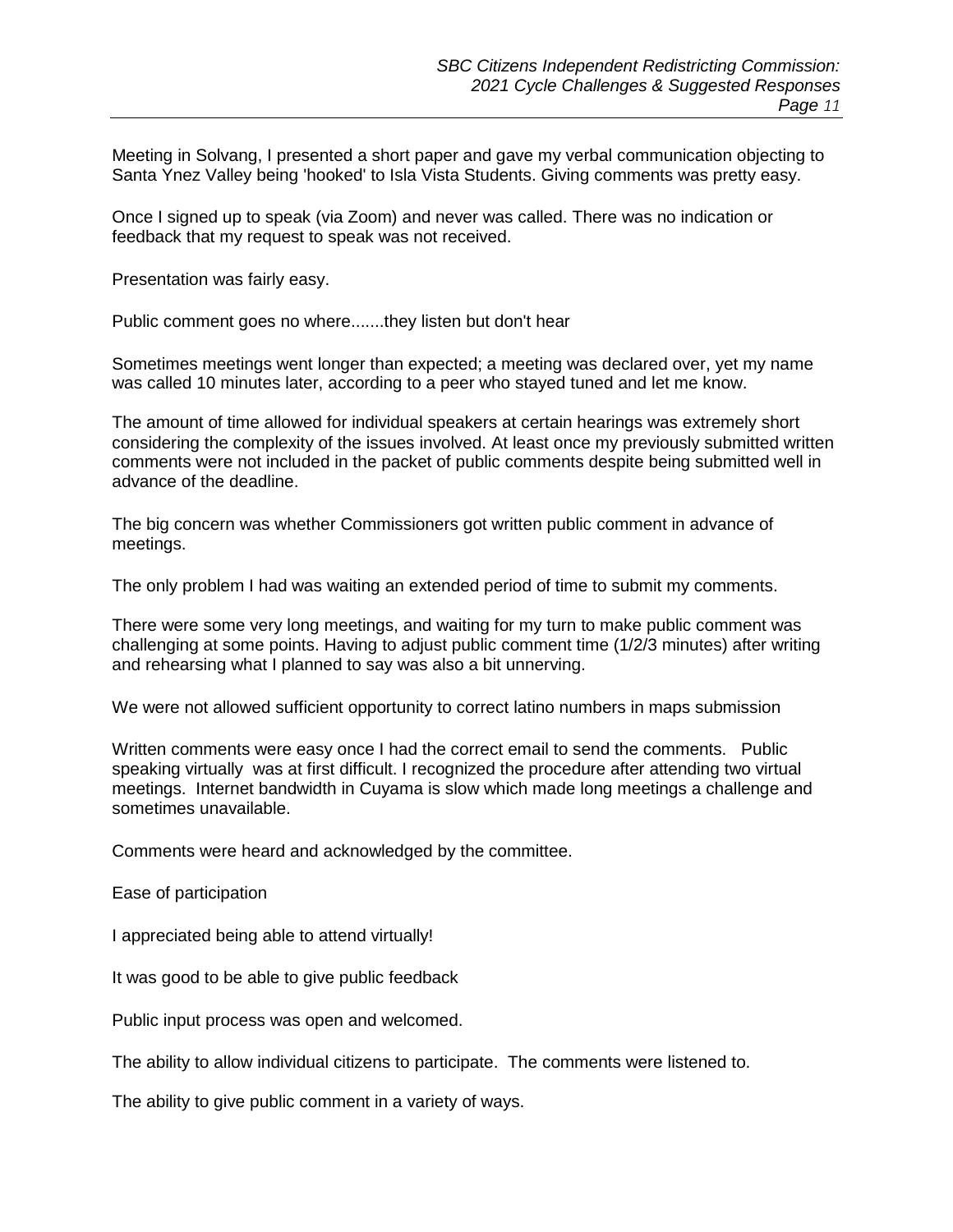The commission was easy for good community input

The commission's flexibility and openness to input from the public, as well as the public's involvement.

The Commissioners were thoughtful and engaged, and really listened to public input.

The open referendum to the Public

Virtual participation

ZOOM meeting were very helpful in public participation

Make all commissioner meetings on zoom for convenience sake.

**Timing of Meetings:**

The late hour of the meetings made it challenging but I really appreciated the online submission and the ability to participate virtually.

Too many night meetings

Hold meeting during the day not at night

The critical part of the commission's work was rushed at the end of the process and public comment was abridged. It was very difficult to keep up with the late night meetings, new submittals and decisions.

Shorter meetings (even if that means weekly meetings).

PUBLIC PARTICIPATION up to the very end!! The actual last selection of maps (with revisions done at the last minute and voted on that day) was ridiculous. I know time was of the essence, but the maps ended up drastically changed from their original intent and the public had no additional opportunities to stop the direction these changes were taking. It was as if all the work done over the past several months was just pushed aside in the interest of getting the maps done on time. Obviously, COVID-19 had an impact on the schedule, but it just felt soooo rushed at the end, and that needs to be prevented in the future!

#### *If you submitted one or more proposed map, which tool did you use to create and submit your entry?*

5 used DistrictR (1 very easy, 2 somewhat difficult, 1 very difficult)

1 used a paper map with a spreadsheet (1 somewhat easy)

1 used only a paper map (1 very difficult)

2 additional folks selected "very difficult," and 1 more of each of "somewhat difficult" and "somewhat easy"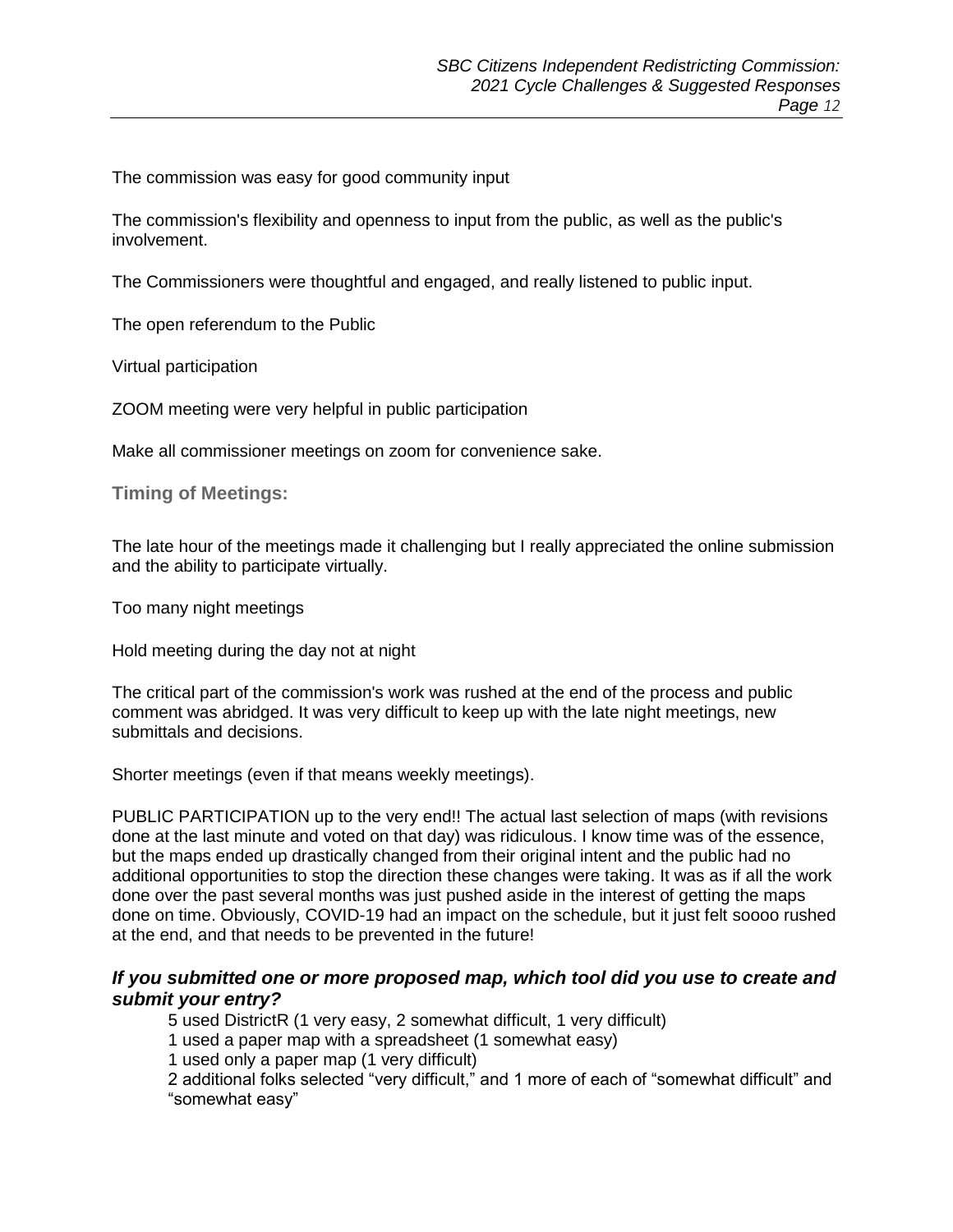#### **Mapping Software:**

Despite attending a CIRC workshop where Maptitude was featured and downloading an online tutorial I found it impossible to use on my home computer. I was able to draw maps with DistrictR but it did not include critical information such as updated census data, district boundaries, and minority citizen voting age data. I had to totally redraw my map(s) to incorporate new census data and attempt to correlate my DistrictR map with other maps such as the interactive County Map, etc. that included that data. If you expect ordinary citizens to draw sample maps, all the relevant data should be incorporated into a single easy-to-use mapping tool in a timely fashion. The deadline for submitting maps was too close to the time when final census data was incorporated into the mapping tools, which was later than promised.

#### Easy but inaccurate

How many tools available to the average S.B. citizen?

If I hadn't worked with other individuals with more map drawing skills, I never would have figured the tool out on my own.

Lost my data. Had to recreate my map twice

The DistrictR and website issue was very confusing. It was hard to tell which maps were which and which were being considered on DistrictR.

**Map Labeling & Review:**

From what I heard from others, it was difficult to keep track of submitted maps due to changing numbers, etc.

The maps were not controlled very well.

Difficult to go back and forth among multiple maps. Difficult to know exactly where a district border would be located. Actually submitting a comment was fairly easy.

Gradually narrowing down the number of maps was very helpful.

Find software that would allow a resident to view 2 maps at one time on a screen in order to be able to compare the 2 maps.

Trying to follow the potential maps got somewhat confusing at times, though the technology was impressive.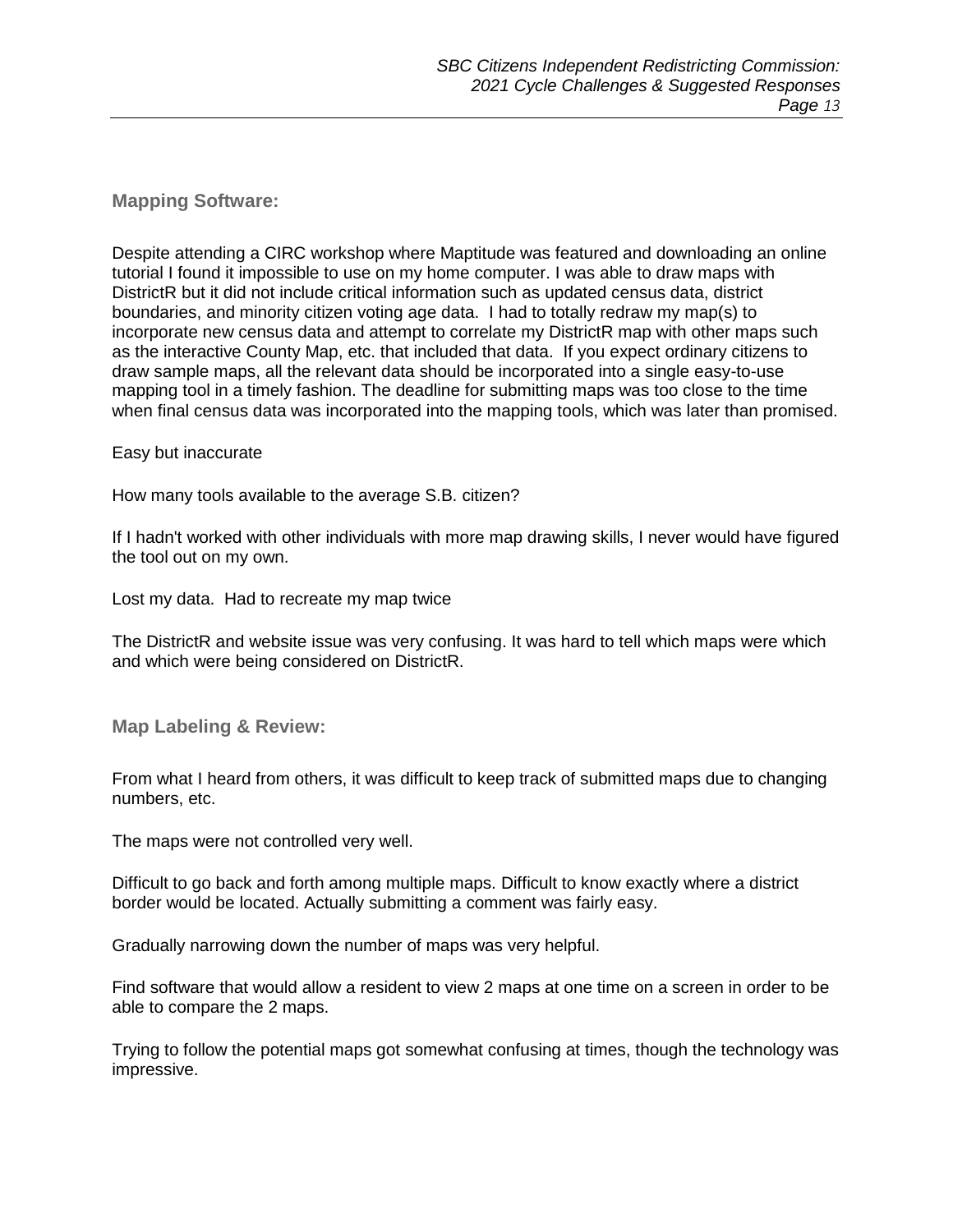## **Participation/Outreach**

#### **COMMISSIONER COMMENTS**

*Twibell Outreach comments:*

-Should Media/Outreach Consultant chosen from in-county companies? Would they know more about reaching out to community members?

-Have an outreach plan and time line

Maybe the commissioners that served on this sub-comittee could write up an outline that would recommend timing of advertising, types that worked or didn't work, etc.-Application process and deadline needs maximum advertising, tv news, papers, blogs, etc.

I have read more about the Santa Barbara City and Goleta City redistricting in the local paper than I ever read about the county redistricting

I have also seen tv ads where commissioners asked for participation from the public. We did not do that at the county level.

-I like the idea of a mandatory outreach to each city council by a commissioner

-When I looked at the ex-parte communication spreadsheet, I was disappointed in our outreach effort as a group.

When the county advertises for this commission, maybe they should emphasize that point

Ordinance - suggested changes or clarification

Sec 2-10.9.A

4.b - add "or political special interests"

4.d.1. Be a resident of the County of Santa Barbara (for a minimum of five years) 4.e.1 After the application has been screened by the County Election official to make sure they are qualified by the criteria listed in 4.d, then every applicant, thus qualified shall be named to the qualified pool of applicants. The pool would judged by objective qualifications only.

Therefore I would recommend eliminating 4.e.1 (A) (B) (C) because these are subjective questions and the County Election official could not answer the Board of Supervisors when asked about this part of the process.

Hopefully, there would be a large pool for each district that would be qualified.

4.f.g.h Still have a drawing for the first 5. Then it would be up to these five commissioners to balance the makeup as listed in 4.h.3 (I would add "demonstrated ability to speak to a small group for outreach purpose"

4.j.(C).(3) If a commissioner resigns for any reason they shall not reassigned to the pool of applicants.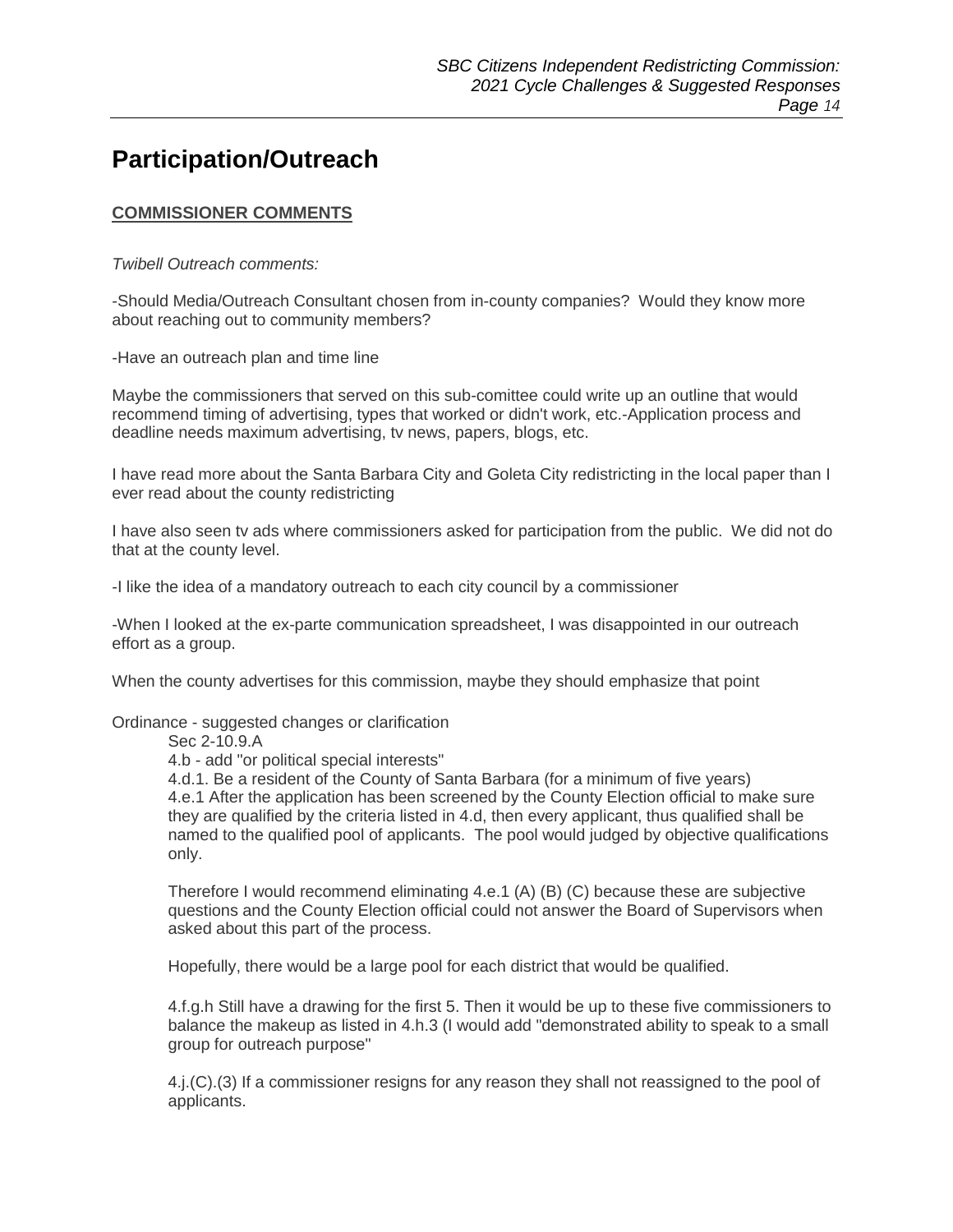5.h - At each public meeting (or by posting on Redistricting Website, each commission member shall clearly disclosed the sources and summaries of any ex parte communications that they have had concerning the redistricting process.

#### *Bradley Comments*

Outreach: Expansion of outreach to include other applicant pool members: [NOTE: this suggestion echoes one of my earlier comments above regarding procedure.] Expand outreach meetings to include candidates from the applicant pool who are not otherwise seated as commissioners. It might be useful to have unseated pool members serve within their districts as liaisons and recruiters to bring more residents to workshops, and to speak actively on behalf of their districts regarding COI's and local demographics, boundaries, etc. This was a largely untapped source.

#### **PUBLIC COMMENTS:**

#### *Which community do you call home (enter the name of your city or unincorporated community; if you live outside of Santa Barbara County, enter the name of your County)*

Respondents from Solvang (2), Santa Ynez Valley (4), Santa Maria (4), Santa Barbara (13), Orcutt (3), Montecito (1), Los Alamos (2), Lompoc (5), Goleta (2), Eastern Goleta Valley (1), Cuyama (3), Carpinteria (1) and Buellton (2) were represented, with remainder from unincorporated areas

#### *How did you first learn about the SBC Independent Redistricting process (select all that apply):*

21 reported learning about the process through a County/Commission email

5 from social media

9 from a public outreach presentation

11 from a community-based organization or nonprofit communication

5 from a website

13 from a local newspaper article

1 from a radio ad or article

2 from a TV ad or news story

15 from word of mouth or a referral

Other sources: Board of Supervisors hearing, involved in the Measure G process

#### *How did you stay informed about the SBC Independent Redistricting process (select all that apply):*

23 attended CIRC meetings in person or virtually 28 subscribed to a County/Commission email newsletter 5 followed us on social media 7 attended a County/Commission outreach presentation 12 subscribed to a community org, nonprofit or association communication 20 visited the website 10 via local newspaper ads or articles 3 via radio ads or articles 2 via TV ads or stories 13 from word of mouth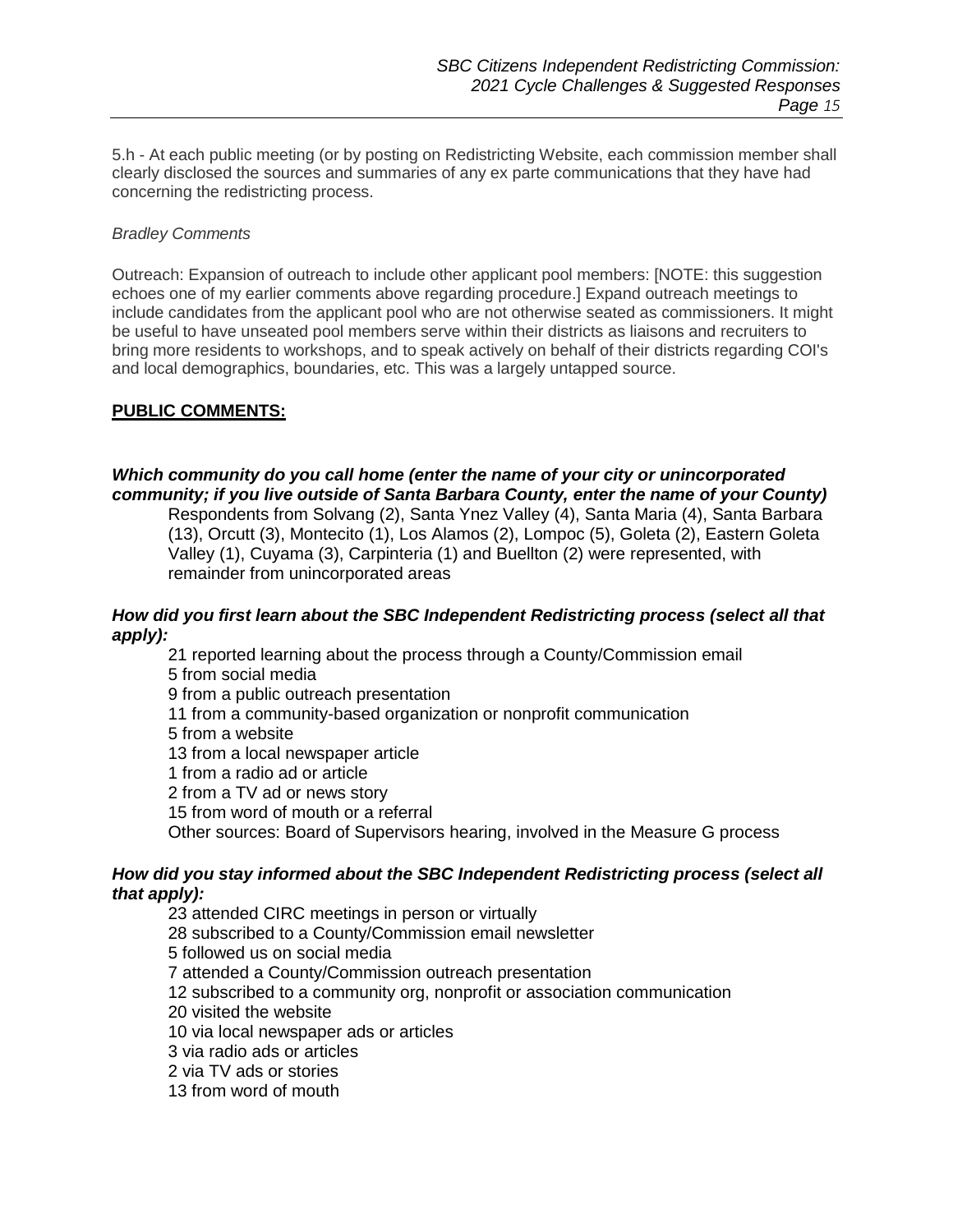#### *How did you participate in the SBC Independent Redistricting Process (select all that apply):*

7 respondents participated as a representative of an organization or group, 27 as individuals, and 13 reported that they did not participate (would be interesting to look at the community breakdown on this response)

27 attended CIRC meetings in person or virtually

27 submitted public comments in person or virtually

4 submitted proposed maps (MT comment: this is interesting - I would have hoped more folks who had submitted maps would have given us feedback! It does appear that 7 folks who drew maps submitted comments - see question below about tools) 27 shared information with others

12 organized meetings to submit comments and/or maps

## **Suggested changes public outreach/engagement**

My first written public comment was recognized by Megan Turley. She reached out to me based on the comments. Her outreach was incredible. Due to her interest, and willingness to visit New Cuyama to hear our voices, the community organized a meeting that drew 15 participants in person, and more than one written comment to be added to the voices of Cuyama. Because of her outreach, and subsequent visit including Commissioner Glenn Morris, people of the Cuyama Valley were able to agree on a very important issue of district allocation.

Although our community association, the Family Resource Center (in Cuyama) was listed as an organization to contact, no one was contacted

At least one notification sent in the mail to ALL ("active") registered voters explaining what it is and where to find more information. Maybe make a video or other "simplified" depiction of what exactly the Commission does/will do and emphasize how important it is (much like those old "ABC Rocks" cartoons that explained what a Bill is and the process of creating and passing a bill.) Simplify the message and stress its importance ... the impact on each voter's day-to-day life - how important it is to BE INVOLVED!

Expanded public outreach using more types of media.

Get more north county homeowners and business owners involved

Give presentations to each local city council and invite the public to attend. Give presentations in person or via Zoom to non-profit organizations.

Hold breakfast or lunch meetings

I noticed the company had 100s of churches on a contact list. This violates church/state separation. Not everyone attends a church/mosque/synagogue. (statistics show less than 30%). I suggest using public schools where you can outreach to a cross section of the public.

I think the public outreach was successful.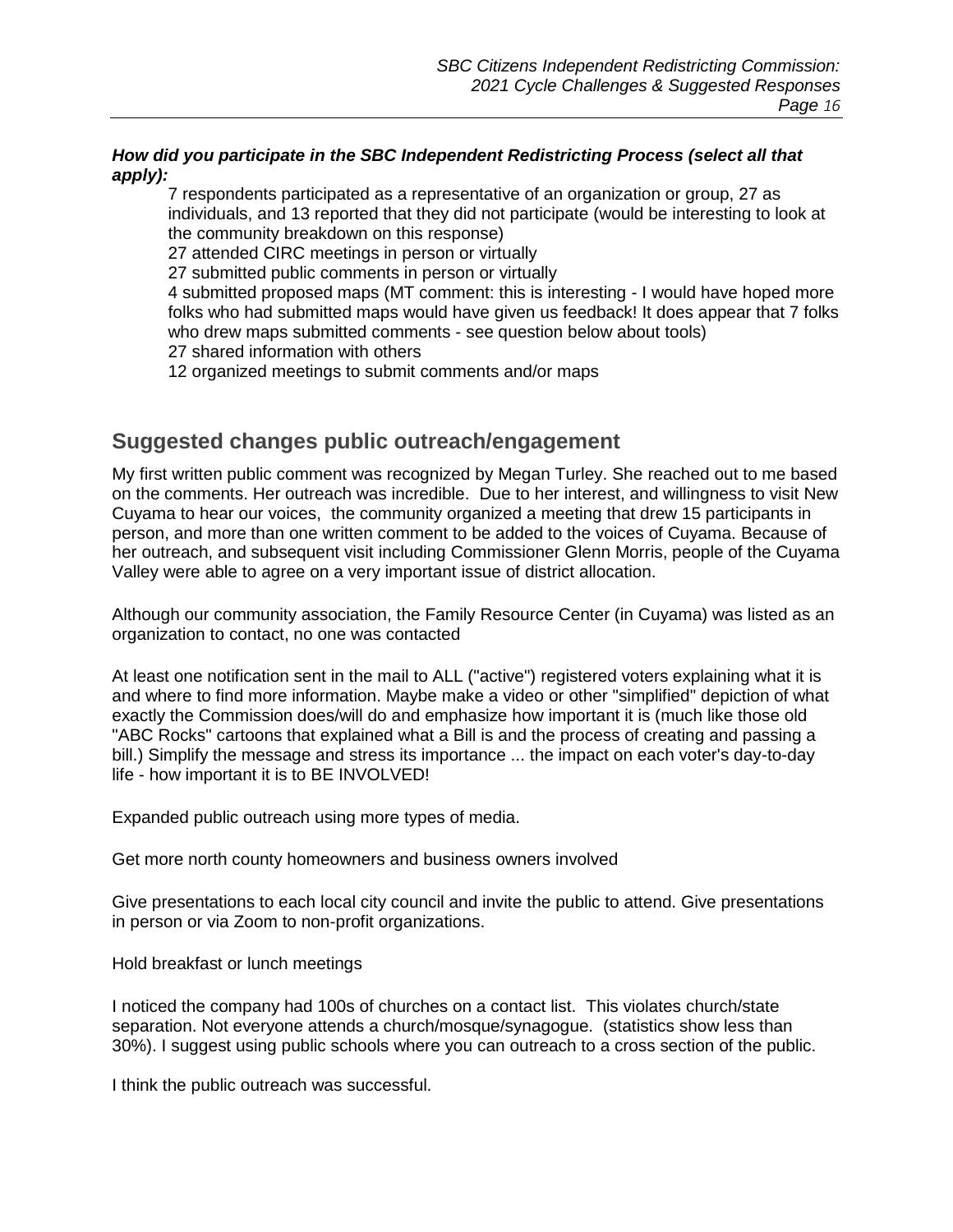I thought the commission did a good job reaching out to various members of the community.

I'm not sure if/what the marketing consultants did, but a lot of money was dedicated - I'm an actively engaged community member and I only heard about redistricting from Commissioners on KCLU and via a few social media posts.

Important meetings near the end of the process need to be better spaced with more time for public comments and careful analysis of the individual maps.

Language translation (in indigenous languages) as well as Spanish from the very beginning, with all materials, written and spoken. Trainings on how to draw maps with the various tools available.

Longer time to respond....again, make known what the Commission does, is and what is required to be on it.

More publicity through television or radio about the upcoming meetings.

More newspaper and live press Conferences

Seems to have worked quite well. Always the problem of how to engage hard to reach groups. County Recreation Master Plan consultants are developing some innovative ways to connect with these groups. Contact them to learn what they are doing and see what might be useful for Commission.

Start earlier and have organizational workshops for organizations.

Find ways to share what you have learned with all counties in CA and around the nation. Maybe start with state organizations for cities and counties. U.S. needs your expertise.

I did not approve of the company leading the charge on redistricting. Reach out to cities on one person per city. Each city should have one rep- A group of 21 members

What worked well was early well spaced outreach to the various parts of the County. I appreciated that I could attend a workshop here in Solvang, especially during a pandemic.

More outreach

Reach more folks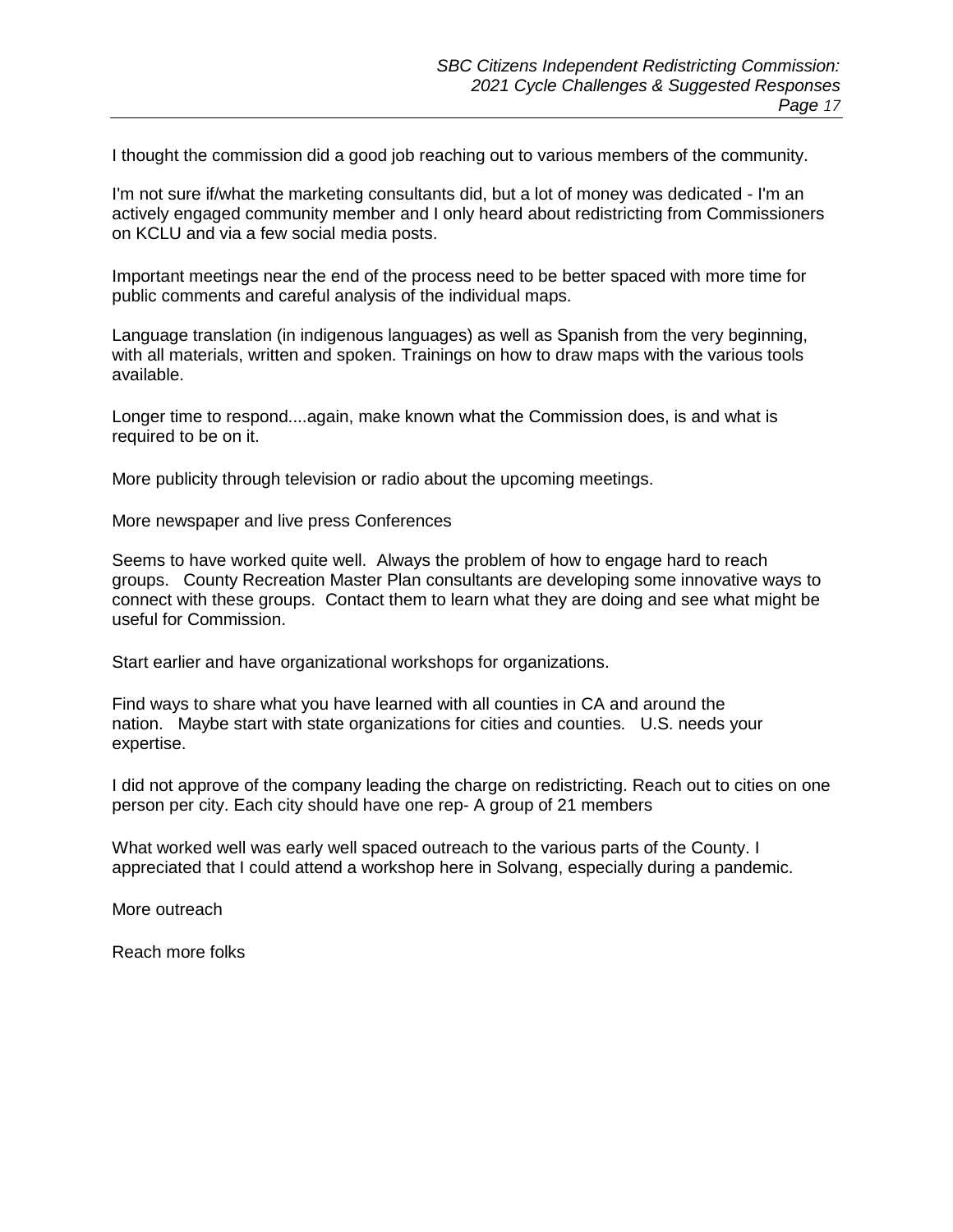## **Final Thoughts… (not already covered above)**

#### **COMMISSIONER COMMENTS:**

#### *Bradley Comments:*

General Comments: This redistricting cycle, as difficult as it was due to pandemic-related delays in obtaining data, combined with the novelty of being one of only a few County-level citizens' redistricting commissions, succeeded in its overall goal of redrawing district lines legally and fairly. Longstanding North County demographic inequalities in representation were addressed, and concessions and compromises were made to accommodate the public's input on district demographics, processes and procedure, boundaries, traffic flow, school districts, etc. It is notable that disparate interests within the County were largely pleased or displeased with the adopted map for entirely different reasons, which is a hallmark of an effective democratic process. If, on the other hand, disparate interests had all been displeased for the same reasons, this would have suggested a systemic failure.

As a Commissioner, I was disturbed by the tenor of some public input, including frequent accusations that we were 'serving special interests' and/or insincere in our efforts to be honest and fair. This reflects a larger, systemic cynicism at work in American politics and discourse today, and it tears at the social fabric of civic engagement and volunteerism needed to make our democracy work. Some public comments and legal threats revealed complainants' beliefs in widely circulated conspiracy narratives, and/or their comments were lifted wholesale from political pundits with monological belief systems. Despite the fact that my fellow commissioners and I came from quite different backgrounds and political sentiments, however, I believe we all did our best to listen to each other, compromise, and cooperate. This spirit of compromise is especially essential within the small-town politics of counties and cities where we live side-byside.

It has often been observed that "democracy is messy" because of the compromises and debates required to effect change, but democracy still remains the best system by which to govern ourselves. Members of the public who apply for civic positions such as SBCIRC should be prepared to endure some stress, while expecting civility and decency from members of the public with whom they work. This 'line of civility' is crucial to the maintenance and operation of any democracy and, indeed, most members of the public adhere to this line. In fact, I was frequently inspired by many members of the public who consistently showed up at meetings, both online and in-person, to offer excellent suggestions and solutions. Their input was invaluable—even (or especially) when it varied from my own thoughts—and their civility was the norm, not the exception.

In January of 2021, while voting on the appointment of new members of SBCIRC online, a person or persons banged on the front door and walls of my house—presumably to 'send a message.' During another vote, some cars parked in front of my house and honked their horns, then sped off. In short, the 'line of civility' was crossed. As a former school board president, I had encountered mild public confrontations before and accepted it as part of being a volunteer public servant. But my general sense is that things have recently escalated to a point where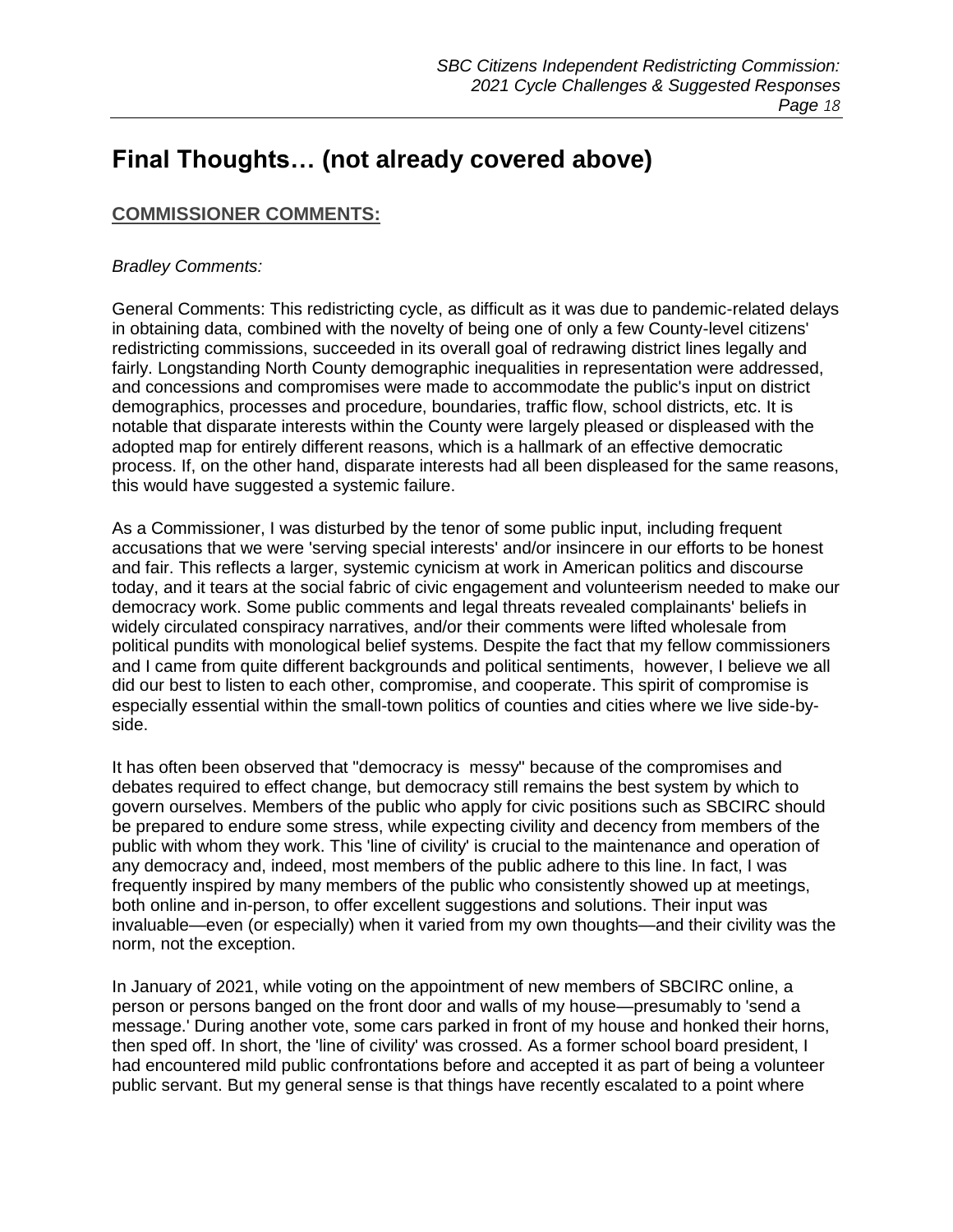some members of the public feel entitled to threaten those who do not represent their interests to the exclusion of all others. Clearly, this is not democracy.

As this SBCIRC body continues to serve out its ten-year obligation, and as we approach future census cycles, it is important that everyone undertake public discourse with a sense of civility and shared benefits. While, for example, heckling and shouting down public comments from persons who hold views different from our own may feel like we're exercising our First Amendment right to free speech, it is simultaneously denying some other audience member's First Amendment right to clearly hear what is being said. It's always okay to disagree, even emotionally, with other members of the public, but we all benefit from taking turns to speak, listening to others' viewpoints, truly considering what is being presented, and then thinking carefully before we speak or act.

Overall, Santa Barbara's SBCIRC process worked. We have new district lines for a growing and changing County. Some old political expectations will need to evolve and adapt. But I feel, overall, that our redistricting process succeeded and should be continued indefinitely.

#### *Kaseff Comments:*

I would like to recommend that Commissioners be relieved of their responsibility to the Commission once the final map has been delivered and accepted. My understanding is that we remain on the Commission for the next 10 years and are required to complete financial disclosures annually.

#### PUBLIC COMMENTS:

#### **What worked well?**

Beats me...

Collaboration was good

#### Good organization

I feel the commissioners were quite dedicated to serving the people of Santa Barbara County and their concerns. They were knowledgeable about the laws that must be followed in the redistricting process.

I think the process went well considering the limitations of the pandemic. The Commissioners that served on the committee were excellent during the arduous process of choosing a final map!

I was surprised how well things worked in spite of the many challenges.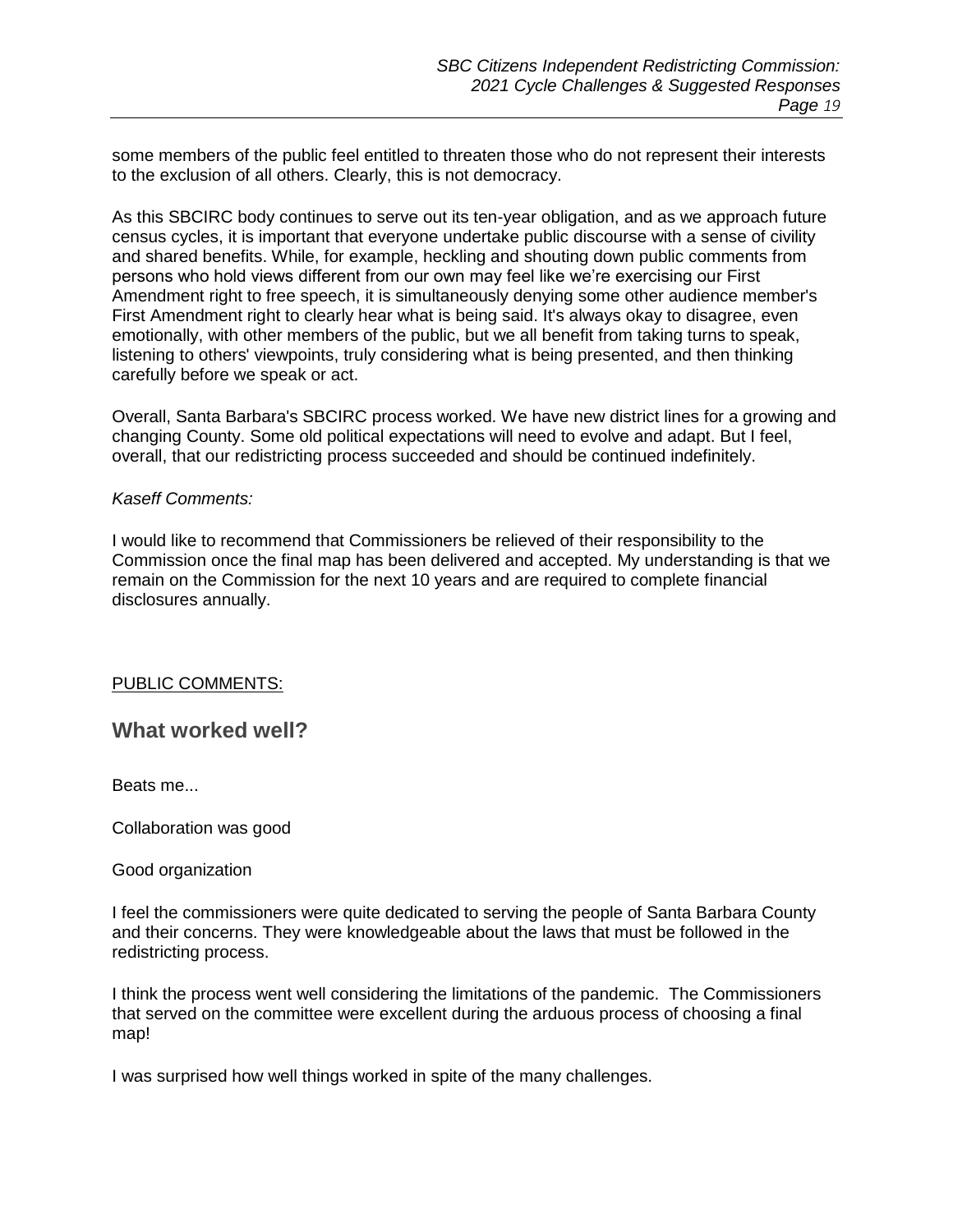The Commission's willingness to travel to the Cuyama Valley and take interest in local input and suggestions.

The Tools were fairly easy to use. Being able to attend virtually was extremely helpful.

What I'm concerned nothing worked

You stayed on track

## **What could have worked better?**

Clear up whether all consultants must be locals and voters

Clerical support was chaotic and unreliable. The demographers made a number of mistakes.

There should be an RFP process for law firms and demographer consultants next time.

Hopefully, rural areas like Cuyama will have access to higher internet speeds by 2030. That will help.

I was very concerned about Commissioners' inability to wear their masks properly, so I only participated virtually. I'm hoping we won't be mid-pandemic in 2030, but Commissions should be held to public health orders.

More information as to what redistricting does, how it operates and why.....what considerations are in the process: representation…

The Commission could have hired a better more impartial consulting staff that could have delivered on their promises without injecting political bias into the process. The consultants repeatedly characterized public comment in a manner that undermined the commission's discretion to evaluate public input objectively. The consultants failed to deliver updated drawing tools on time and submitted their own maps when the commission had promised that the commission would not be drawing the maps. Ultimately the commission did draw its own map with very little opportunity for members of the public to comment on it. Any future commission purporting to not draw it's own maps needs to clarify how and when the commission will draw it's own map. Although legal constraints were described as all-important to the process, legal counsel's advice regarding adhering to the Voting Rights Act was late and unclear. Any member of the public drawing a map needed that information to be provided earlier and in a clearer manner. Members of the public drawing and submitting maps needed preliminary review and evaluation of those maps well before the deadline for final submittal, so they could make the necessary revisions to their maps to address flaws they were unaware of until staff analyzed the maps (divided districts, unassigned areas, minority population, etc.).

I wish the meeting recording was posted more quickly after the meeting.